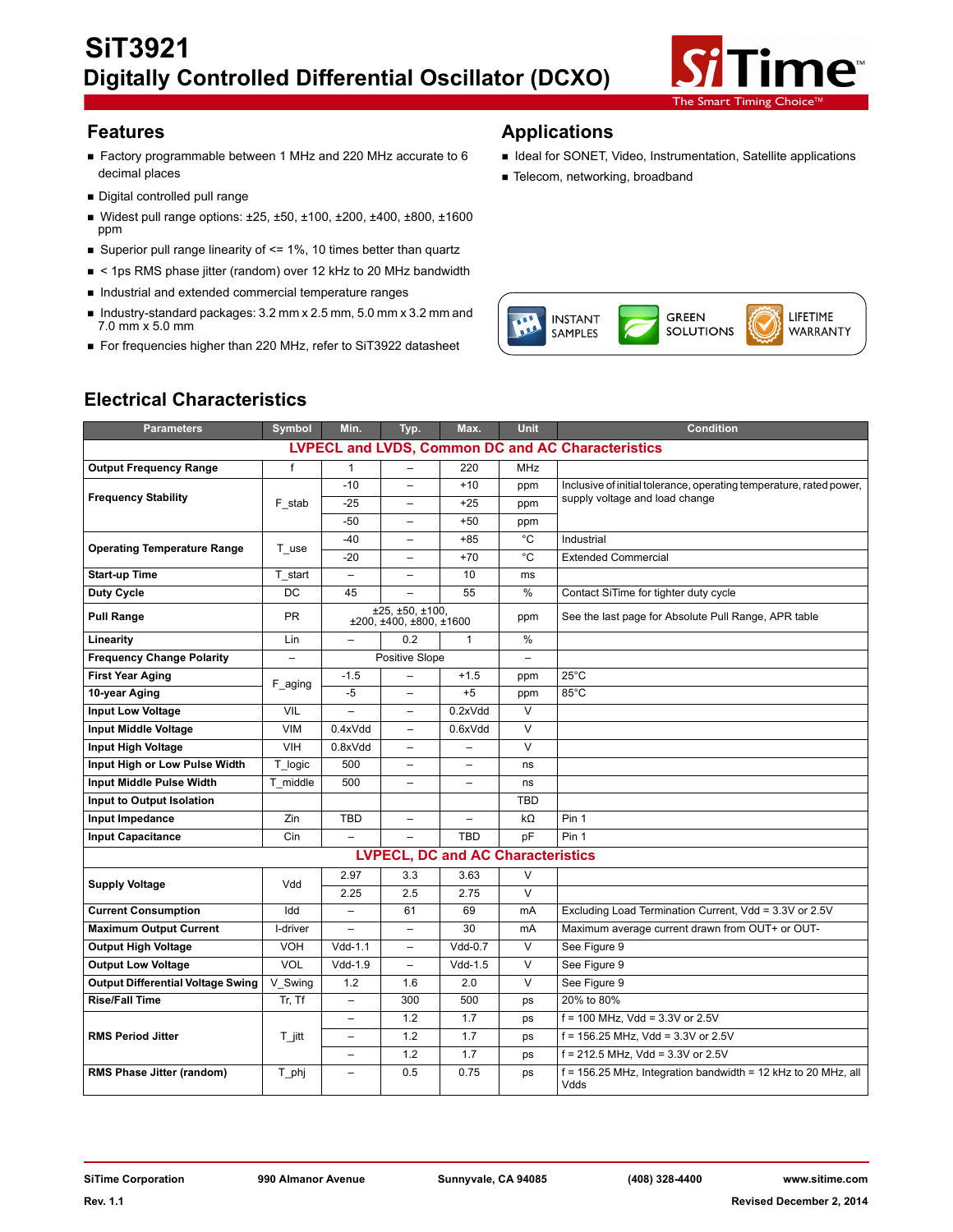

## **Electrical Characteristics**

| <b>Parameter</b>                        | <b>Symbol</b>   | Min.                     | Typ. | Max.  | <b>Unit</b> | <b>Condition</b>                                                        |  |  |  |
|-----------------------------------------|-----------------|--------------------------|------|-------|-------------|-------------------------------------------------------------------------|--|--|--|
| <b>LVDS, DC, and AC Characteristics</b> |                 |                          |      |       |             |                                                                         |  |  |  |
| <b>Supply Voltage</b>                   | Vdd             | 2.97                     | 3.3  | 3.63  | ν           |                                                                         |  |  |  |
|                                         |                 | 2.25                     | 2.5  | 2.75  | V           |                                                                         |  |  |  |
| <b>Current Consumption</b>              | Idd             |                          | 47   | 55    | mA          | Excluding Load Termination Current, Vdd = 3.3V or 2.5V                  |  |  |  |
| <b>Differential Output Voltage</b>      | <b>VOD</b>      | 200                      | 350  | 500   | mV          | See Figure 12                                                           |  |  |  |
| <b>VOD Magnitude Change</b>             | $\triangle$ VOD | -                        |      | 50    | mV          | See Figure 12                                                           |  |  |  |
| <b>Offset Voltage</b>                   | <b>VOS</b>      | 1.125                    | 1.2  | 1.375 | V           | See Figure 12                                                           |  |  |  |
| <b>VOS Magnitude Change</b>             | $\triangle VOS$ |                          |      | 50    | mV          | See Figure 12                                                           |  |  |  |
| <b>Rise/Fall Time</b>                   | Tr, Tf          | 360                      | 495  | 600   | ps          | 20% to 80%                                                              |  |  |  |
| <b>RMS Period Jitter</b>                | T jitt          |                          | 1.2  | 1.7   | ps          | $f = 100$ MHz, Vdd = 3.3V or 2.5V                                       |  |  |  |
|                                         |                 |                          | 1.2  | 1.7   | ps          | $f = 156.25$ MHz, Vdd = 3.3V or 2.5V                                    |  |  |  |
|                                         |                 | -                        | 1.2  | 1.7   | ps          | $f = 212.5$ MHz, Vdd = 3.3V or 2.5V                                     |  |  |  |
| <b>RMS Phase Jitter (random)</b>        | T_phj           | $\overline{\phantom{0}}$ | 0.5  | 0.75  | ps          | $f = 156.25$ MHz, Integration bandwidth = 12 kHz to 20 MHz, all<br>Vdds |  |  |  |

## **Pin Description**

|     |            |        |                                 |                   | <b>Top View</b>                             |
|-----|------------|--------|---------------------------------|-------------------|---------------------------------------------|
| Pin | Map        |        | <b>Functionality</b>            |                   |                                             |
|     | DP         | Input  | Digital programming pin         | DP <sup>1</sup> 1 | $\begin{bmatrix} 6 \\ 8 \end{bmatrix}$ VDD  |
|     | NC.        | Input  | No Connect                      |                   |                                             |
|     | <b>GND</b> | Power  | VDD power supply ground         | NC <sub>1</sub> 2 | $\begin{bmatrix} 5 \\ 2 \end{bmatrix}$ OUT- |
| 4   | OUT+       | Output | Oscillator output               |                   |                                             |
| 5   | OUT-       | Output | Complementary oscillator output | $GND$ 3           | 4  OUT+                                     |
| 6   | VDD.       | Power  | Power supply voltage            |                   |                                             |

## **Absolute Maximum**

Attempted operation outside the absolute maximum ratings may cause permanent damage to the part. Actual performance of the IC is only guaranteed within the operational specifications, not at absolute maximum ratings.

| <b>Parameter</b>                                                     | Min.      | Max. | Unit   |
|----------------------------------------------------------------------|-----------|------|--------|
| Storage Temperature                                                  | $-65$     | 150  | $\sim$ |
| <b>VDD</b>                                                           | $-0.5$    |      |        |
| <b>Electrostatic Discharge</b>                                       |           | 2000 |        |
| Soldering Temperature (follow standard Pb free soldering quidelines) | -         | 260  |        |
| Program Retention over -40 to 125°C, Process, VDD (0 to 3.65V)       | $1.000 +$ |      | years  |

# **Thermal Consideration**

| Package     | $\theta$ JA, 4 Layer Board<br>$(^{\circ}C/W)$ | $\theta$ JC, Bottom<br>$(^{\circ}C/W)$ |
|-------------|-----------------------------------------------|----------------------------------------|
| 7050, 6-pin | 142                                           | 27                                     |
| 5032, 6-pin |                                               | 20                                     |
| 3225, 6-pin | 109                                           | 20                                     |

## **Environmental Compliance**

| Parameter                  | <b>Condition/Test Method</b> |
|----------------------------|------------------------------|
| <b>Mechanical Shock</b>    | MIL-STD-883F, Method 2002    |
| Mechanical Vibration       | MIL-STD-883F, Method 2007    |
| Temperature Cycle          | JESD22, Method A104          |
| Solderability              | MIL-STD-883F, Method 2003    |
| Moisture Sensitivity Level | MSL1 @ 260°C                 |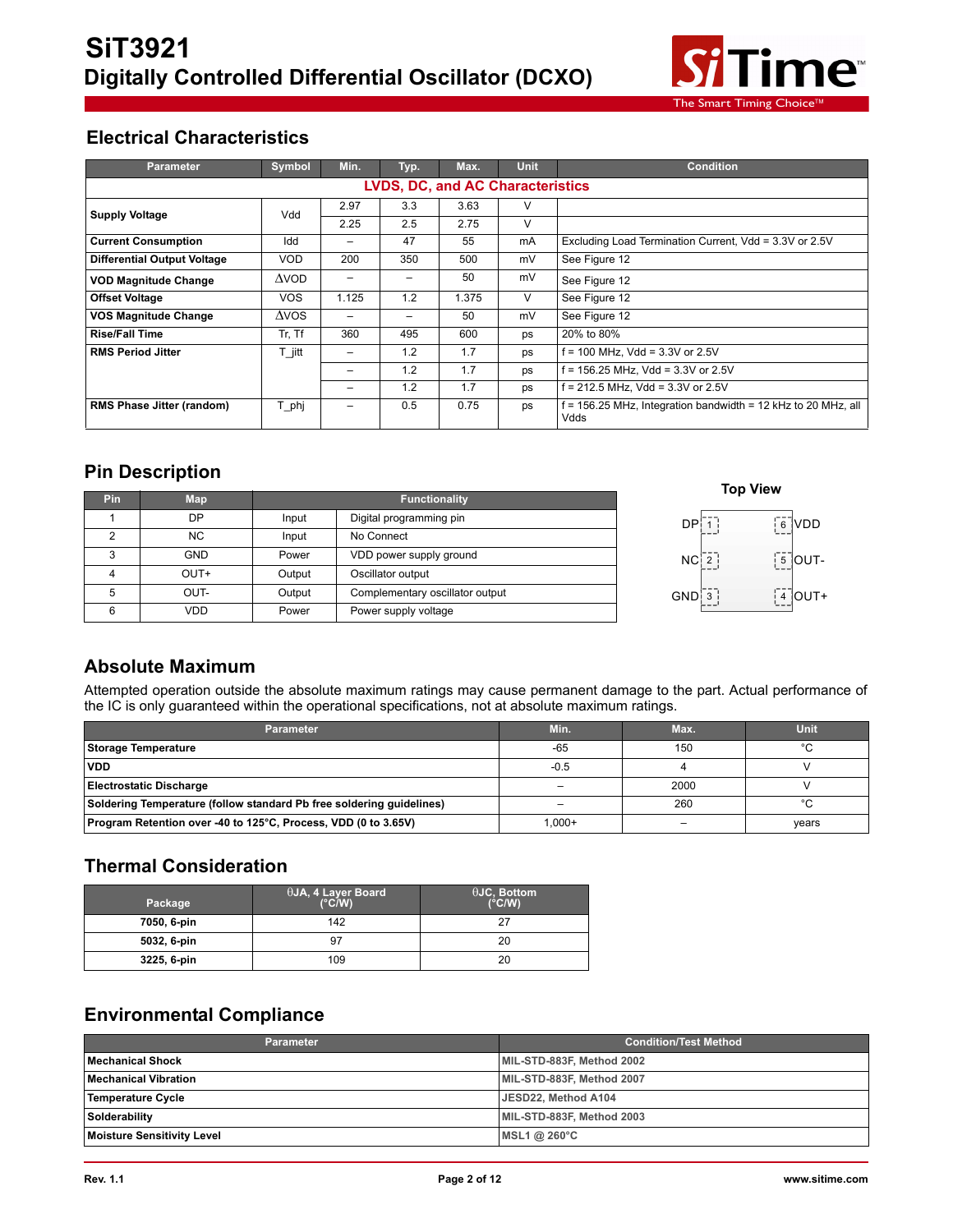

## **Default Startup Condition**

The SiT3921 starts up at its factory programmed frequency and settings. The control register values are initialized all zeros, effectively setting the frequency to the middle of the control range.

#### **Frequency Control Protocol Description**

The device includes two DCXO registers; writing to these registers controls the output frequency. Data for each register is written to the device using a data frame.

### **Data Frame Format**

Each frame consists of 40 bits. A frame has 3 parts:

- The header, 16 bit
- Register address, 8 bit
- The data word (represented as 2's complement numbers), 16 bit.

Bits are sent MSB first.

Frames are sent LS word first in mode 2.

The header allows the devices to recognize that the master is initiating communication. The header includes the device address, which is factory programmable. The valid header is 0xFAIA, where "I" can be a hex digits from 0 to F. If not specified at the order time, it will be defaulted to zero. In this document in all examples and text, the device address is considered to be zero (default).



#### **Frequency Control Mode 1**

In this resolution mode, only one frame per frequency update is required, and the output frequency is updated at the end of each frame. The length of the frequency control data is 16 bits, and is written to the device as shown below:



**Figure 1. Frequency Control Mode 1 Figure 2. Frequency Control Mode 2**

| Pull Range (ppm) | <b>Step Resolution (ppb)</b> | <b>Max Update Rate</b><br>(Updates Per Second) | Pull Range (ppm) | <b>Step Resolution (ppb)</b> | <b>Max Update</b><br>(Updates Per |
|------------------|------------------------------|------------------------------------------------|------------------|------------------------------|-----------------------------------|
| ±25              |                              | 25 K                                           | ±25              |                              | 12.5K                             |
| ±50              | 1.5                          | 25 K                                           | ±50              |                              | 12.5K                             |
| ±100             |                              | 25 K                                           | ±100             |                              | 12.5K                             |
| ±200             |                              | 25 K                                           | ±200             |                              | 12.5K                             |
| ±400             | 12                           | 25 K                                           | ±400             |                              | 12.5K                             |
| ±800             | 25                           | 25 K                                           | ±800             |                              | 12.5K                             |
| ±1600            | 49                           | 25 K                                           | ±1600            |                              | 12.5K                             |

#### **Frequency Control Mode 2**

In this mode, two frames per frequency update are required, and frequency is only updated at the end of the second frame. The frequency control value in this mode is 23 bits. This value is written to the device in two frames as follows:



#### **Resolution and Update Rate for Mode 1 Resolution and Update Rate for Mode 2**

| ınge (ppm) | <b>Step Resolution (ppb)</b> | <b>Max Update Rate</b><br>(Updates Per Second) | Pull Range (ppm) | <b>Step Resolution (ppb)</b> | <b>Max Update Rate</b><br>(Updates Per Second) |
|------------|------------------------------|------------------------------------------------|------------------|------------------------------|------------------------------------------------|
| ±25        |                              | 25 K                                           | ±25              |                              | 12.5K                                          |
| ±50        | 1.5                          | 25 K                                           | ±50              |                              | 12.5K                                          |
| 100ء       |                              | 25 K                                           | ±100             |                              | 12.5K                                          |
| £200       |                              | 25 K                                           | ±200             |                              | 12.5K                                          |
| :400       | 12                           | 25 K                                           | ±400             |                              | 12.5K                                          |
| :800       | 25                           | 25 K                                           | ±800             |                              | 12.5K                                          |
| 1600       | 49                           | 25 K                                           | ±1600            |                              | 12.5K                                          |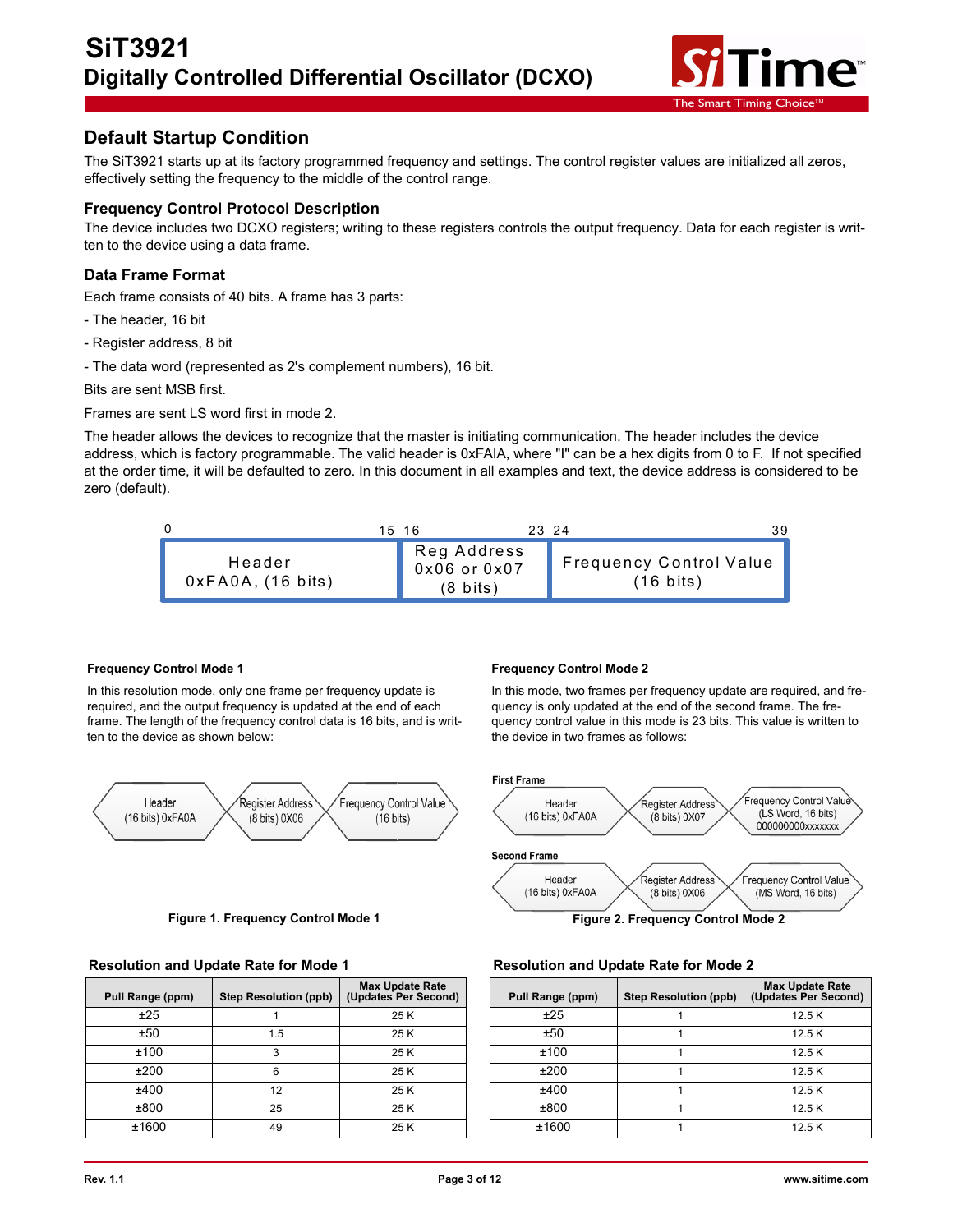



**Figure 4. Mode 2 Frame Timing**

#### **Frame Timing Parameters**

| <b>Parameter</b>               | Symbol             | Min. | Max. | Unit |
|--------------------------------|--------------------|------|------|------|
| Frame Length                   | <sup>I</sup> frame | 40   |      | μS   |
| Frame to Frame Delay           | f <sub>2f</sub>    |      |      | μS   |
| <b>Frequency Settling Time</b> | settle             |      | 30   | μS   |
| Frame to Frequency Delay       | fdelay             |      |      | μS   |

## **Calculating Pull Range PPM offset**

The frequency control value must be encoded as a 2's complement number (16-bit in mode 1 and 23-bit in mode 2), representing the full scale range of the device. For example, for a ±1600ppm device in mode 2, the 23-bit number represents the full ±1600ppm range.

The upper 16 bits of the value are written to address 0x06. If the high-resolution register (address 0x07) is used, the other 7 bits are written to the lowest seven bits of address 0x07.

Here are the steps to calculate the frequency control value:

1. Find the scale factor (calculated for half of the pull range) from the tables below where PR is the Pull Range:

#### **K (scale)Factor**

| Mode | $K = Scale Factor$                   |
|------|--------------------------------------|
|      | $(2^{\wedge}15-1)$ / (PR*1.00135625) |
|      | (2^22-1) / (PR*1.00135625)           |

2. Enter the desired\_PPM in equation below:

Frequency control (decimal value) = round (desired\_PPM \* K).

3. For any frequency shifts (positive or negative PPM), convert the frequency control value to a 2's complement binary number.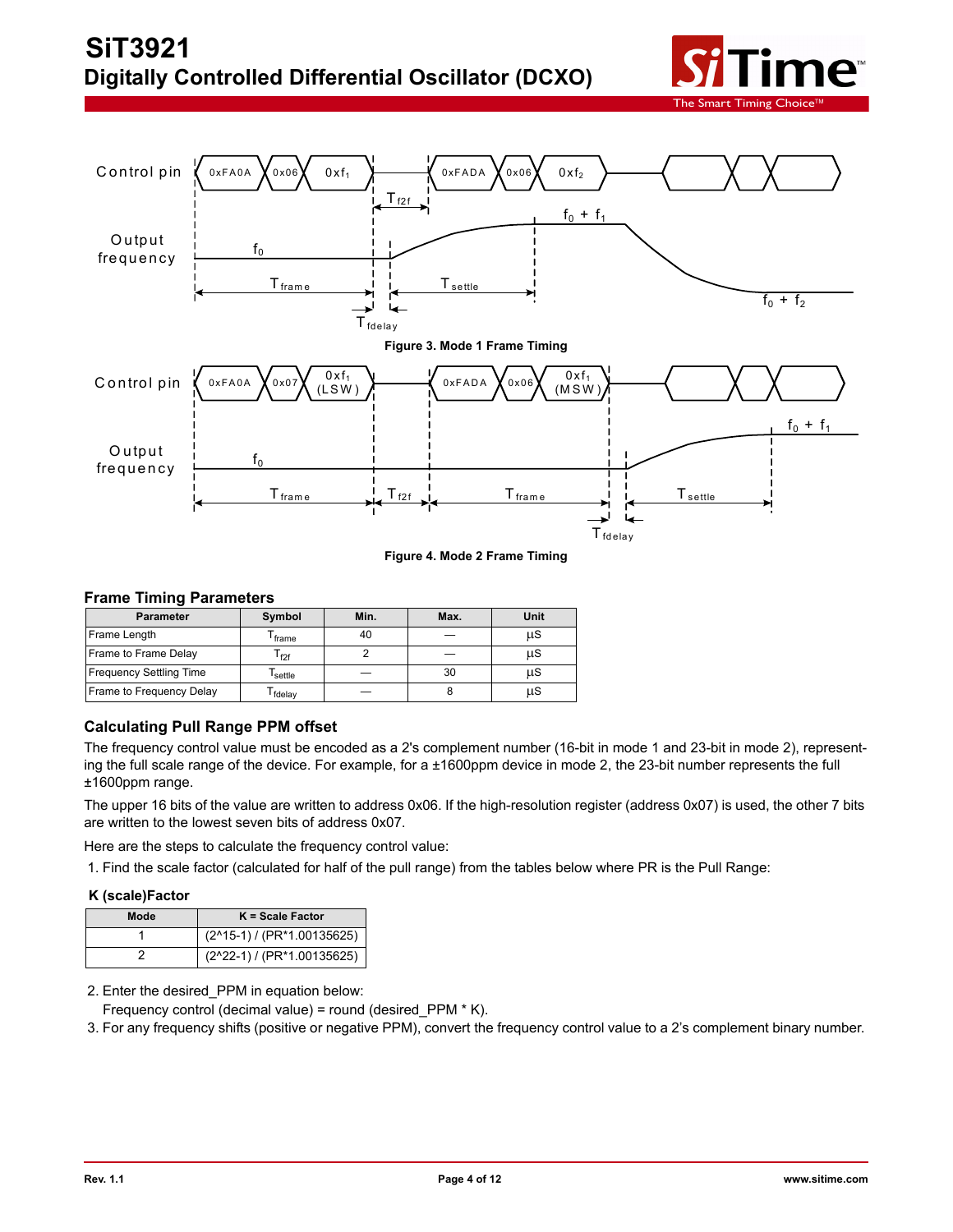

Two examples follow:

#### **Example 1**

This example shows how to shift the frequency by +245.6 ppm in a device with ±1600 pull range using Mode 2 (23-bit):

Decimal value: round(245.6  $*$  K) = 642954 23-bit value = 0x09CF8A

LS Word value =  $0x000A$  (to be written to address  $0x07$ ) MS Word value = 0x139F (to be written to address 0x06) Write LS Word: 0xFA0A 07 000A (Frequency will not update)

Write MS Word: 0xFA0A 06 139F (Frequency updates after write)

## **Example 2**

This example shows how to shift the frequency by -831.2 ppm in a device with ±1600 pull range using Mode 2 (23-bit): Decimal value: round(abs(831.2 \* K) = 2175989 23-bit abs binary value: 01000010011001111110101 23-bit 2's comp binary value: 1011110110011000 0001011 LS Word value  $= 0x 000B$ MS Word value = 0x BD98 Write LS Word: 0xFA0A 07 000B (Frequency will not update) Write MS Word: 0xFA0A 06 BD98 (Frequency updates after write)

## **Physical Interface**

The SiTime DCMO uses a serial input interface to adjust the frequency control value. The interface uses a one-wire tri-level return-to-middle signaling format. Figure 5 below shows the signal waveform of the interface.



**Figure 5. Serial 1-Wire Tri-Level Signaling**

A logical bit "1" is defined by a high-logic followed by mid-logic. A logical bit "0" is defined by a low-logic followed by mid-logic. The voltage ranges and time durations corresponding to low-logic, high-, and mid-logic are illustrated in Figure 5 and specified in electrical specification table.

The overall baud rate is computed as below:

$$
baud\_rate = \frac{1}{T\_bit}
$$

Figure 6 shows a simple circuit to generate tri-level circuit with a general purpose IO (GPIO) with tri-state capability. Most FPGAs and micro controllers/processors include such GPIOs. If the GPIO does not support tri-state output, two IO s may be used in combination with external tri-state buffer to generate the tri-level signal; an example of such buffer is the SN74LVC1G126. The waveform at the output of the tri-state buffer is shown in Figure 7. When the GPIO drives Low or High voltage, the rise/fall times are typically fast (sub-5ns range). When the output is set to Hi-Z, the output settles at middle voltage with a RC response. The time constant is determined based on the total capacitance on frequency control pin and the parallel resistance of the pull-up and pull-down resistors. The time constant in most practical situations will be less than 50ns; this necessitate choosing longer T\_middle to allow the RC waveform to settle within 5% or so.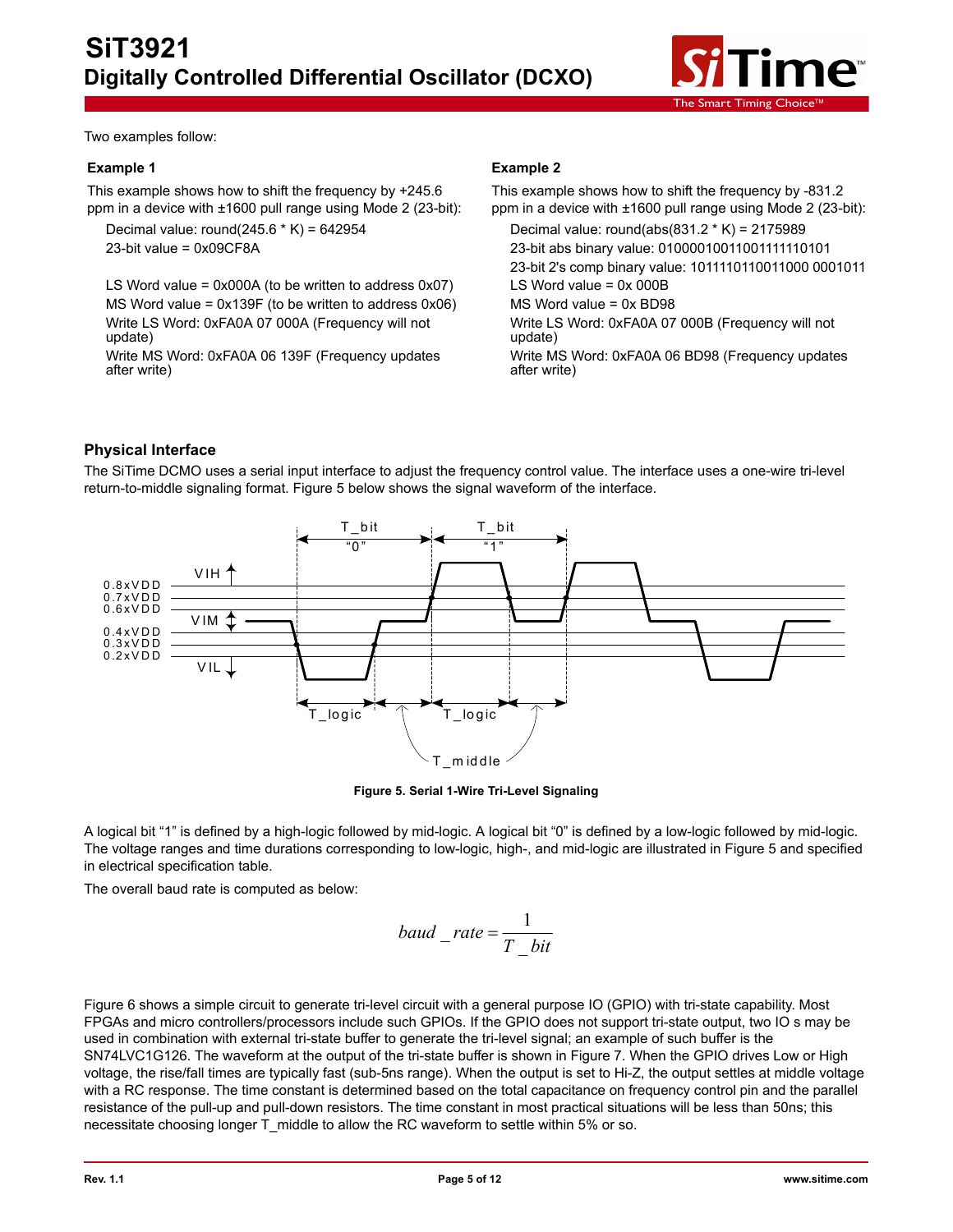



**Figure 6. Circuit Diagram for Generating Tri-Level Signal with Tri-State Buffer**



**Figure 7. Tri-State Signal Generated with Tri-State Buffer**

When using a tri-state buffer as shown above, care must be taken if the DATA and OE lines transition at the same time that there are no glitches. A glitch might occur, for example, if the OE line enables the output slightly before the data line has finished its logical transition. One way around this, albeit at the cost of some data overhead, is to use an extra OE cycle on every bit, as shown in Figure 8. Note that the diagram assumes an SN74LVC125, which has a low-true OE/ line (output is enabled when OE/ is low). For a high-true OE part, such as the SN74LVC126, the polarity of that signal would be reversed.



**Figure 8. Signal Polarity**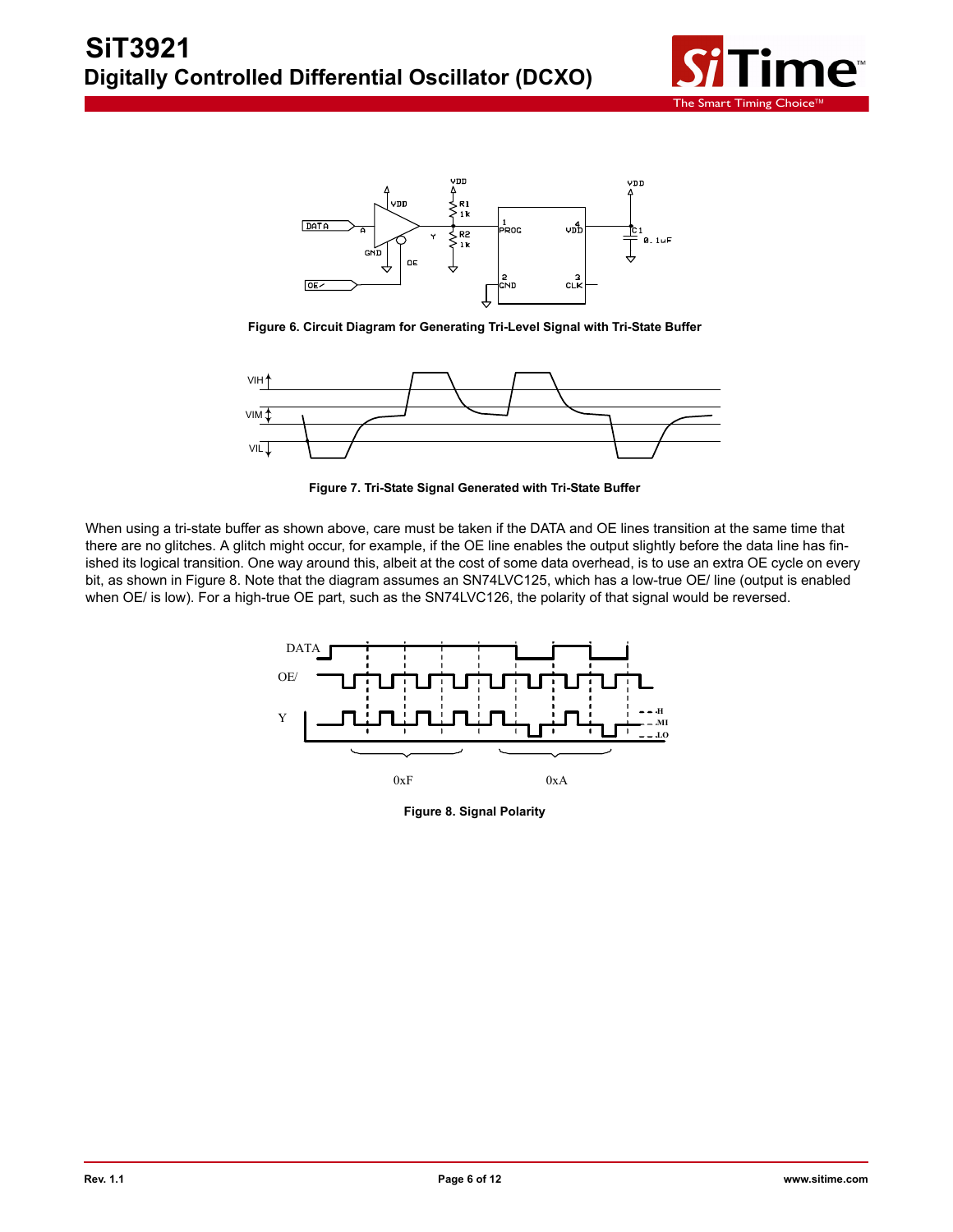

# **Termination Diagrams**

**LVPECL:**



**Figure 9. LVPECL Typical Termination**







**Figure 11. LVPECL with Thevenin Typical Termination**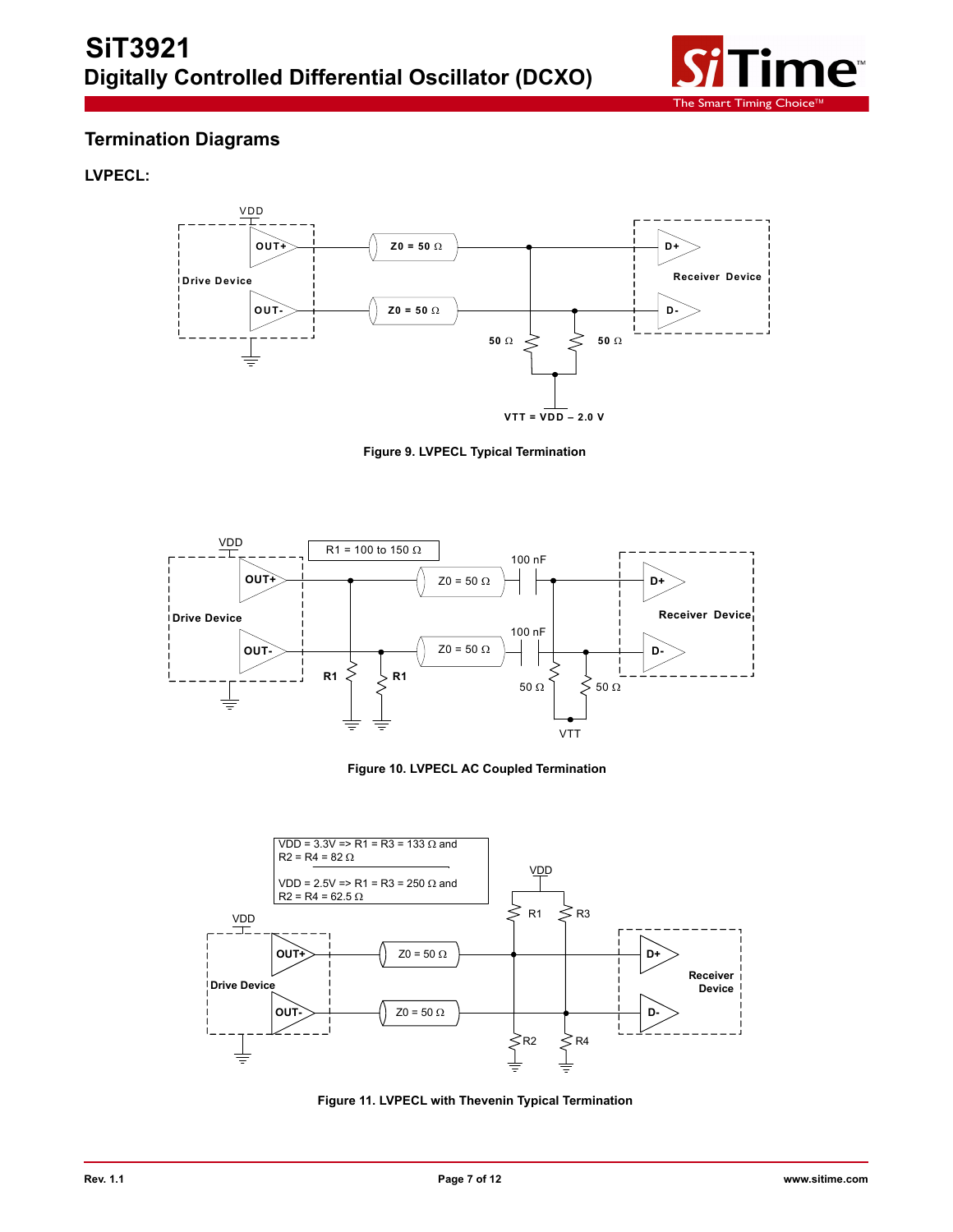

**LVDS:**



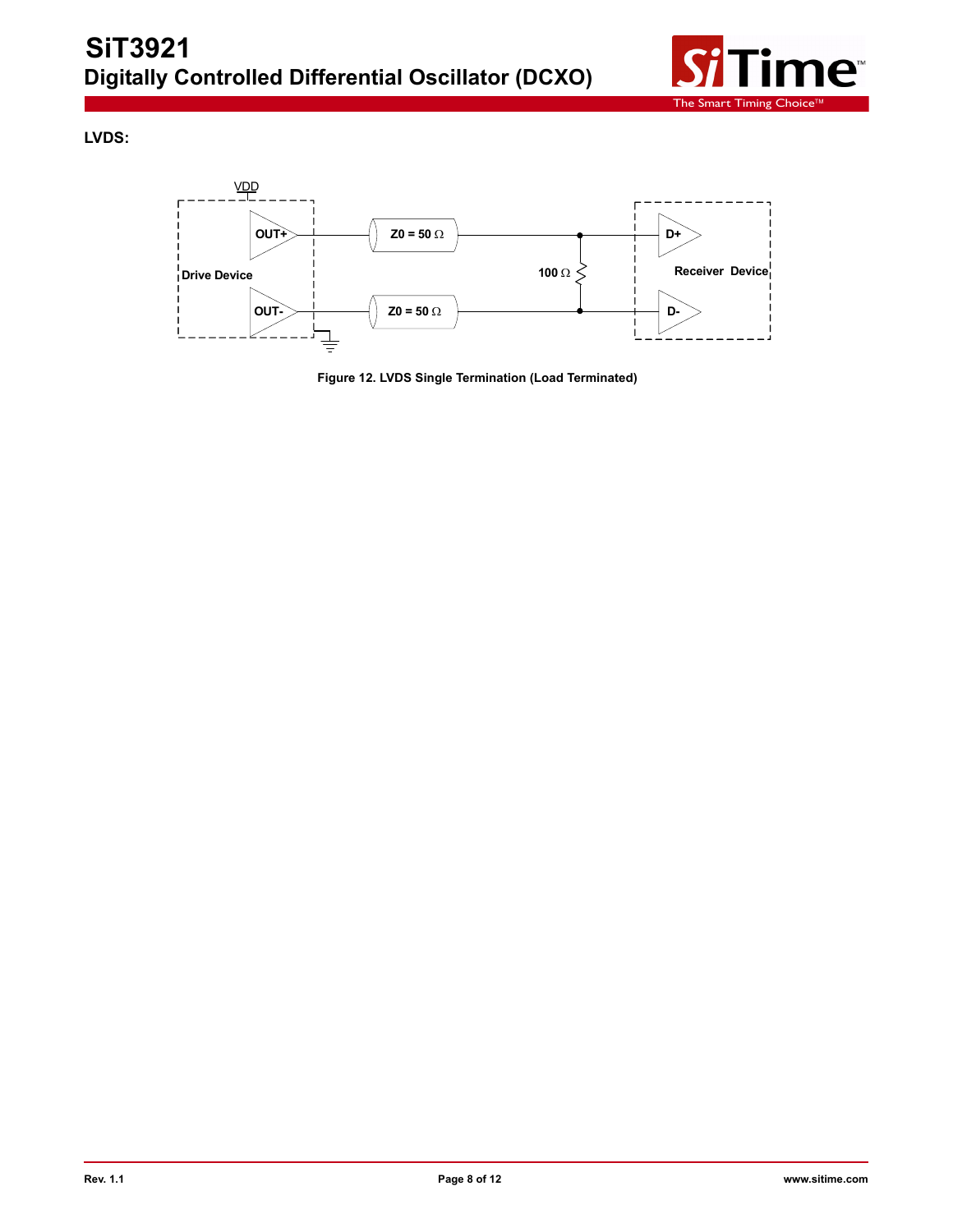

## **Dimensions and Patterns**



#### **Notes:**

1. Top Marking: Y denotes manufacturing origin and XXXX denotes manufacturing lot number. The value of "Y" will depend on the assembly location of the device.<br>2. A capacitor of value 0.1 μF between Vdd and GND is recommen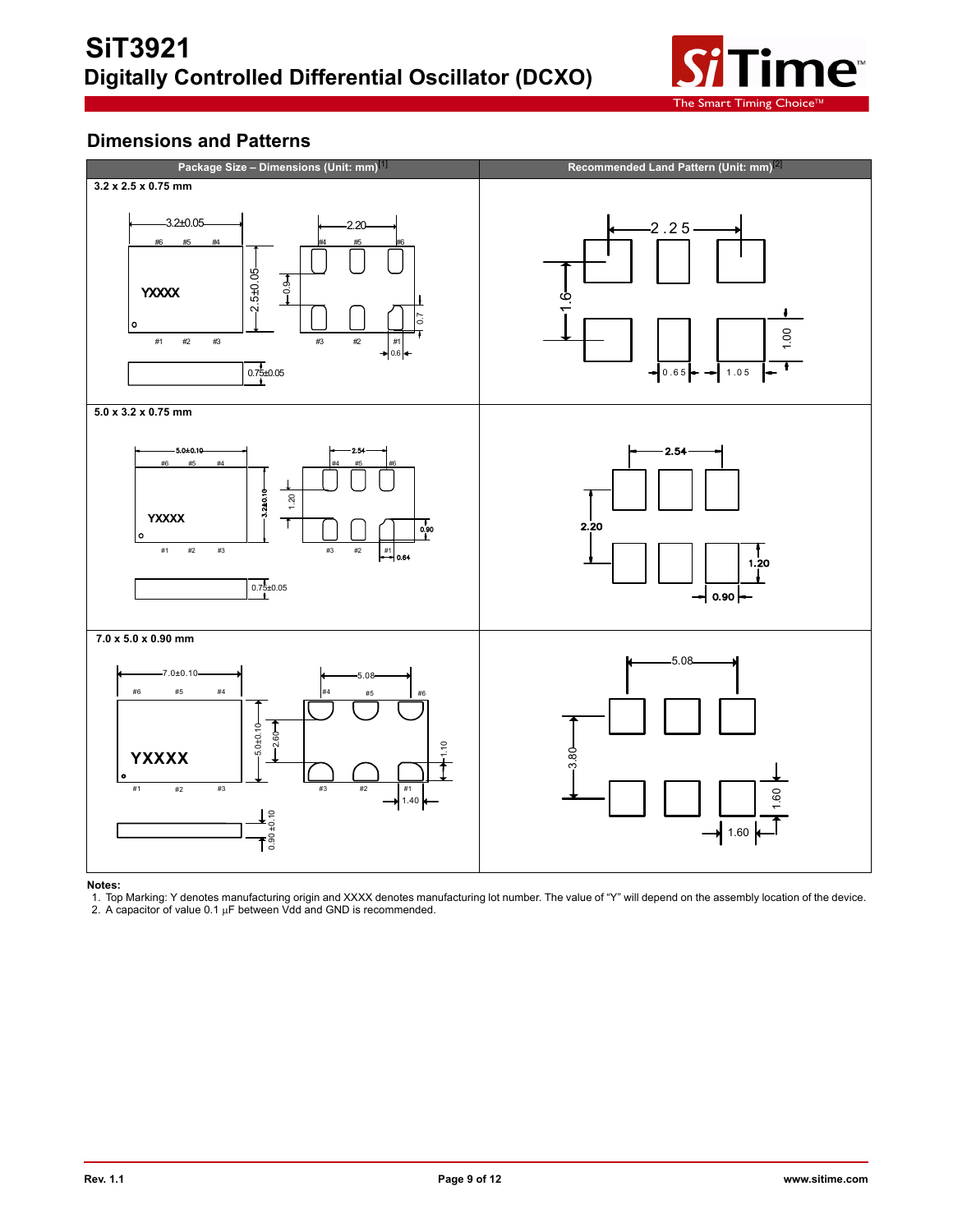

## **Ordering Information**



## **APR Definition**

Absolute pull range (APR) = Nominal pull range (PR) - frequency stability (F\_stab) - Aging (F\_aging)

## **APR Table**

|                           | <b>Frequency Stability</b> |           |        |  |  |  |  |
|---------------------------|----------------------------|-----------|--------|--|--|--|--|
| <b>Nominal Pull Range</b> | ±10                        | ±25       | ±50    |  |  |  |  |
|                           |                            | APR (ppm) |        |  |  |  |  |
| ±25                       | ±10                        |           |        |  |  |  |  |
| ± 50                      | ± 35                       | ±20       |        |  |  |  |  |
| ±100                      | ±85                        | ±70       | ±45    |  |  |  |  |
| ±200                      | ±185                       | ± 170     | ± 145  |  |  |  |  |
| ±400                      | ± 385                      | ± 370     | ± 345  |  |  |  |  |
| ± 800                     | ±785                       | ±770      | ±745   |  |  |  |  |
| ± 1600                    | ± 1585                     | ± 1570    | ± 1545 |  |  |  |  |

# **Ordering Codes for Supported Tape & Reel Packing Method**

| <b>Device Size</b>  | 8 mm T&R<br>(3ku)        | 8 mm T&R<br>(1ku) | 8 mm T&R<br>(250u)       | <b>12 mm T&amp;R</b><br>(3ku) | <b>12 mm T&amp;R</b><br>(1ku) | 12 mm T&R<br>(250u)      | <b>16 mm T&amp;R</b><br>(3ku) | 16 mm T&R<br>(1ku)       | 16 mm T&R<br>(250u) |
|---------------------|--------------------------|-------------------|--------------------------|-------------------------------|-------------------------------|--------------------------|-------------------------------|--------------------------|---------------------|
| $7.0 \times 5.0$ mm | $\overline{\phantom{m}}$ | -                 | $\overline{\phantom{0}}$ |                               |                               | $\overline{\phantom{0}}$ |                               |                          |                     |
| $5.0 \times 3.2$ mm |                          |                   | $\overline{\phantom{0}}$ |                               |                               |                          |                               | -                        |                     |
| $3.2 \times 2.5$ mm |                          |                   |                          |                               |                               |                          | -                             | $\overline{\phantom{0}}$ |                     |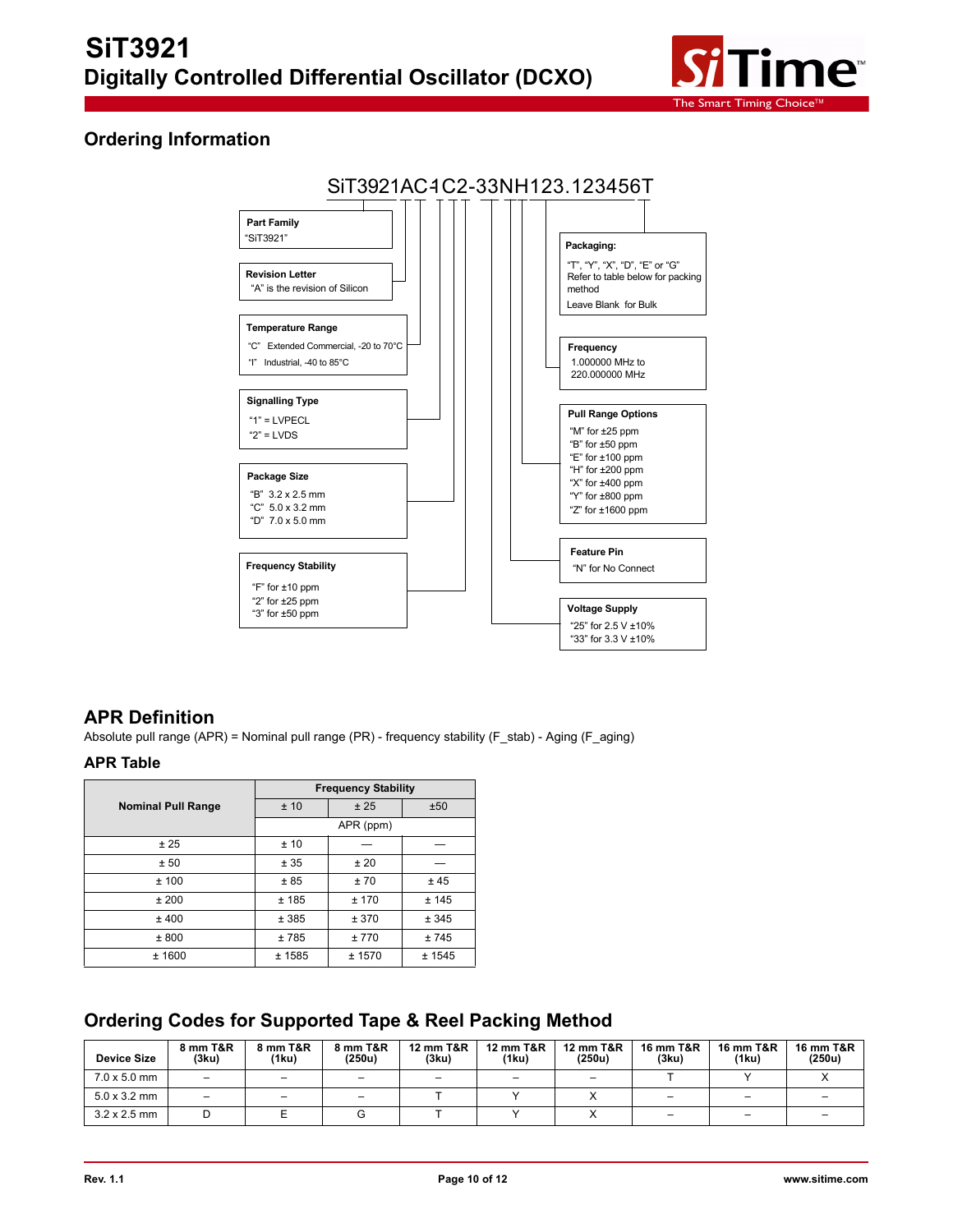

# **Revision History**

| <b>Version</b> | <b>Release Date</b> | <b>Change Summary</b>                                     |
|----------------|---------------------|-----------------------------------------------------------|
| 0.3            | 3/27/12             | Original                                                  |
| 0. ا           | 6/6/14              | Included 3225 package                                     |
|                | 12/2/14             | Modified Thermal Consideration values, removed OE options |